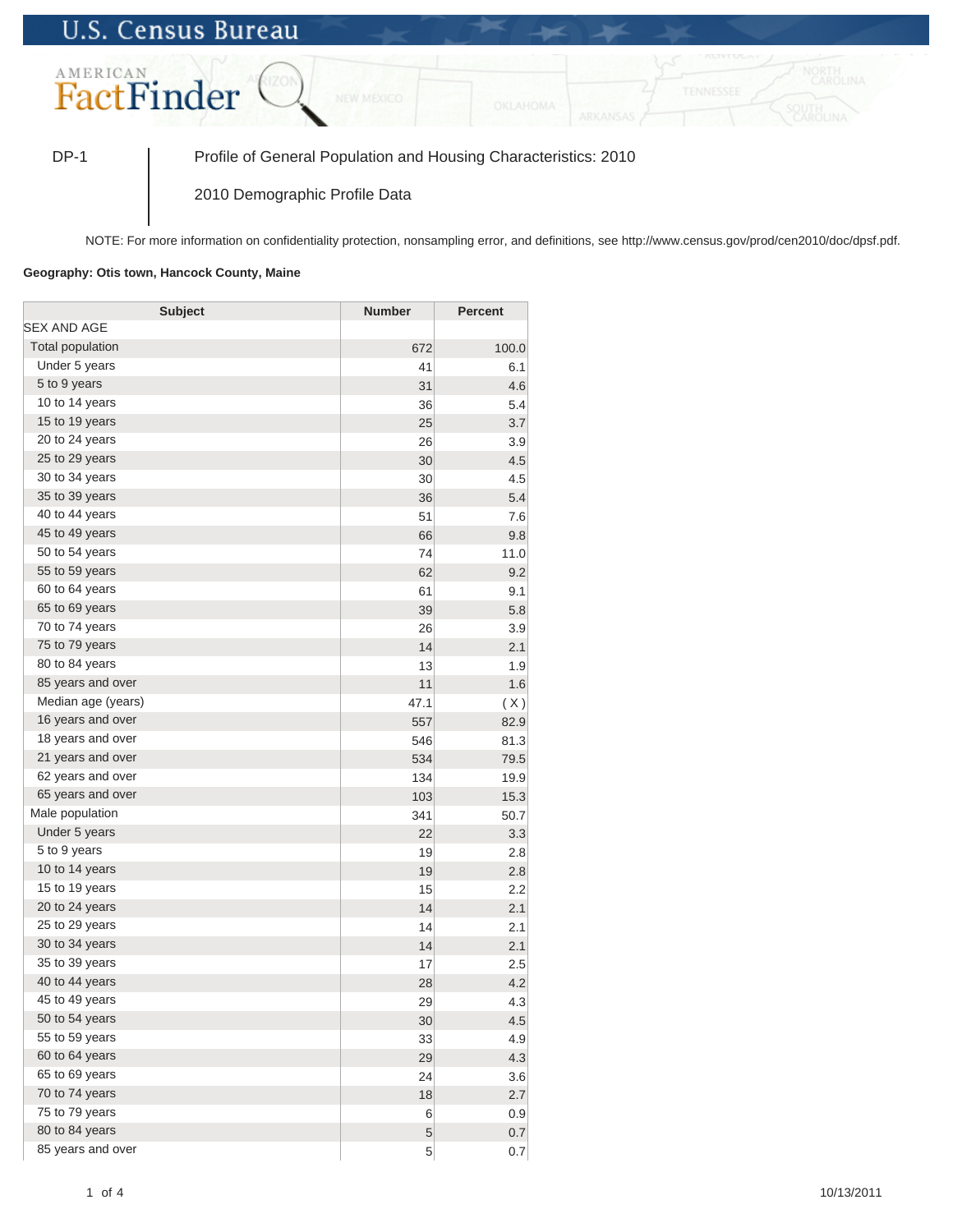| <b>Subject</b>                                                    | <b>Number</b>  | <b>Percent</b> |
|-------------------------------------------------------------------|----------------|----------------|
| Median age (years)                                                | 46.3           | (X)            |
| 16 years and over                                                 | 276            | 41.1           |
| 18 years and over                                                 | 269            | 40.0           |
| 21 years and over                                                 | 261            | 38.8           |
| 62 years and over                                                 | 74             | 11.0           |
| 65 years and over                                                 | 58             | 8.6            |
| Female population                                                 | 331            | 49.3           |
| Under 5 years                                                     | 19             | 2.8            |
| 5 to 9 years                                                      | 12             | 1.8            |
| 10 to 14 years                                                    | 17             | 2.5            |
| 15 to 19 years                                                    | 10             | 1.5            |
| 20 to 24 years                                                    | 12             | 1.8            |
| 25 to 29 years                                                    | 16             | 2.4            |
| 30 to 34 years                                                    | 16             | 2.4            |
| 35 to 39 years                                                    | 19             | 2.8            |
| 40 to 44 years                                                    | 23             | 3.4            |
| 45 to 49 years                                                    | 37             | 5.5            |
| 50 to 54 years                                                    | 44             | 6.5            |
| 55 to 59 years                                                    | 29             | 4.3            |
| 60 to 64 years                                                    | 32             | 4.8            |
| 65 to 69 years                                                    | 15             | 2.2            |
| 70 to 74 years                                                    | 8              | 1.2            |
| 75 to 79 years                                                    | 8              | 1.2            |
| 80 to 84 years                                                    | 8              | 1.2            |
| 85 years and over                                                 | 6              | 0.9            |
| Median age (years)                                                | 47.9           | (X)            |
| 16 years and over                                                 | 281            | 41.8           |
| 18 years and over                                                 | 277            | 41.2           |
| 21 years and over                                                 | 273            | 40.6           |
| 62 years and over                                                 | 60             | 8.9            |
| 65 years and over                                                 | 45             | 6.7            |
| <b>RACE</b>                                                       |                |                |
| <b>Total population</b>                                           | 672            | 100.0          |
| One Race                                                          | 665            | 99.0           |
| White                                                             | 658            | 97.9           |
| <b>Black or African American</b>                                  | 3              | 0.4            |
| American Indian and Alaska Native                                 | 2              | 0.3            |
| Asian                                                             | 1              | 0.1            |
| Asian Indian                                                      | $\overline{0}$ | 0.0            |
| Chinese                                                           | 0              | 0.0            |
| Filipino                                                          | 1              | 0.1            |
| Japanese                                                          | 0              | 0.0            |
| Korean                                                            | 0              | 0.0            |
| Vietnamese                                                        | 0              | 0.0            |
| Other Asian [1]                                                   | 0              | 0.0            |
| Native Hawaiian and Other Pacific Islander                        | 0              | 0.0            |
| Native Hawaiian                                                   | 0              | 0.0            |
| Guamanian or Chamorro                                             | 0              | 0.0            |
| Samoan                                                            | 0              | 0.0            |
| Other Pacific Islander [2]                                        | 0              | 0.0            |
| Some Other Race                                                   | 1              | 0.1            |
| Two or More Races                                                 | 7              | 1.0            |
| White; American Indian and Alaska Native [3]                      | 5              | 0.7            |
| White; Asian [3]                                                  | 1              | 0.1            |
| White; Black or African American [3]                              | 1              | 0.1            |
| White; Some Other Race [3]                                        | 0              | 0.0            |
| Race alone or in combination with one or more other<br>races: [4] |                |                |
| White                                                             | 665            | 99.0           |
| <b>Black or African American</b>                                  | 4              | 0.6            |
| American Indian and Alaska Native                                 | 7              | 1.0            |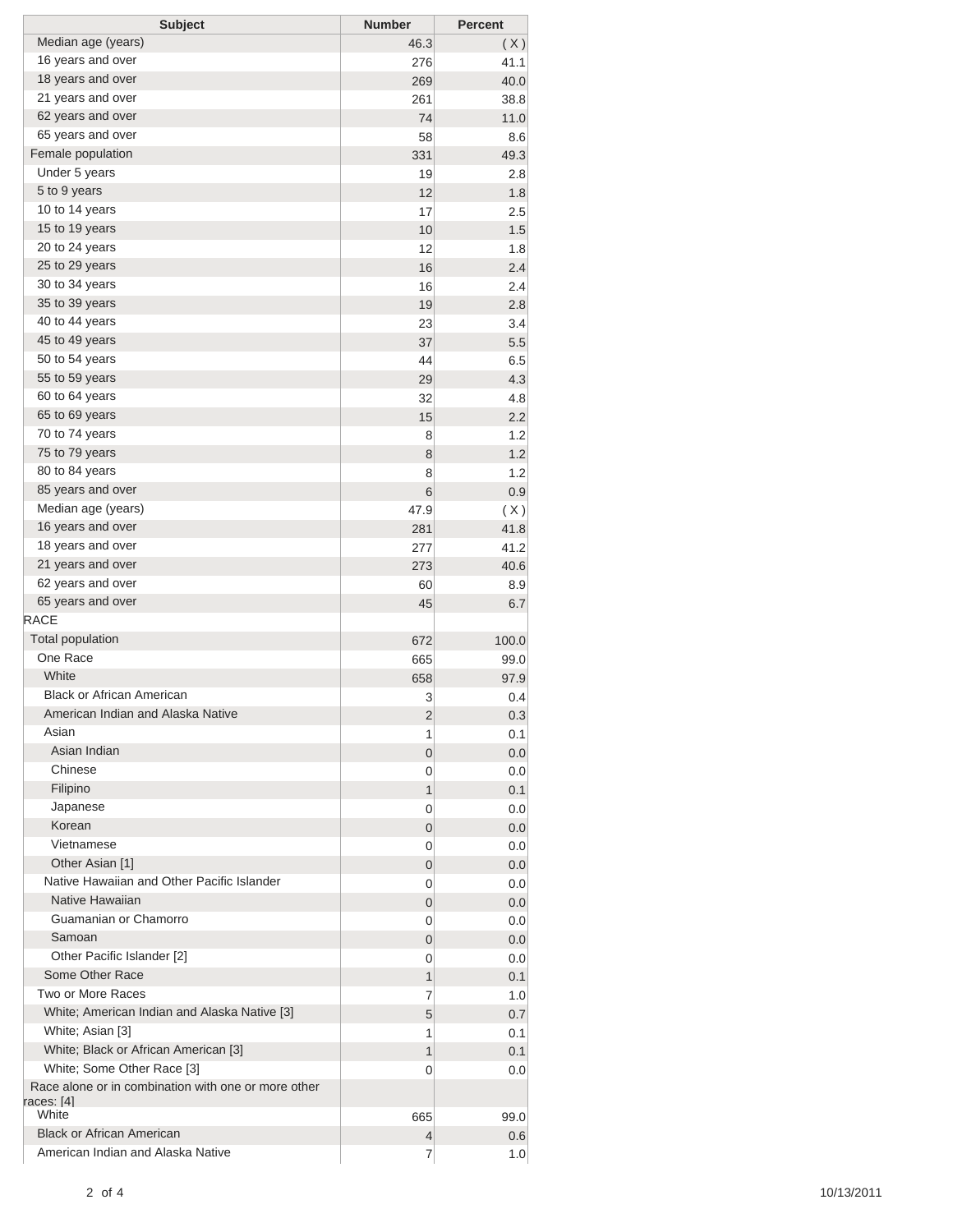| <b>Subject</b>                                   | <b>Number</b>       | <b>Percent</b> |
|--------------------------------------------------|---------------------|----------------|
| Asian                                            | 2                   | 0.3            |
| Native Hawaiian and Other Pacific Islander       | $\Omega$            | 0.0            |
| Some Other Race                                  | 1                   | 0.1            |
| HISPANIC OR LATINO                               |                     |                |
| <b>Total population</b>                          | 672                 | 100.0          |
| Hispanic or Latino (of any race)<br>Mexican      | 4                   | 0.6            |
| Puerto Rican                                     | 2                   | 0.3            |
| Cuban                                            | 0                   | 0.0            |
| Other Hispanic or Latino [5]                     | $\overline{0}$<br>2 | 0.0            |
| Not Hispanic or Latino                           |                     | 0.3<br>99.4    |
| <b>HISPANIC OR LATINO AND RACE</b>               | 668                 |                |
| <b>Total population</b>                          | 672                 | 100.0          |
| Hispanic or Latino                               | 4                   | 0.6            |
| White alone                                      | 2                   | 0.3            |
| Black or African American alone                  | 0                   | 0.0            |
| American Indian and Alaska Native alone          | 1                   | 0.1            |
| Asian alone                                      | 0                   | 0.0            |
| Native Hawaiian and Other Pacific Islander alone | $\overline{0}$      | 0.0            |
| Some Other Race alone                            | 0                   | 0.0            |
| Two or More Races                                | 1                   | 0.1            |
| Not Hispanic or Latino                           | 668                 | 99.4           |
| White alone                                      | 656                 | 97.6           |
| Black or African American alone                  | 3                   | 0.4            |
| American Indian and Alaska Native alone          | 1                   | 0.1            |
| Asian alone                                      | 1                   | 0.1            |
| Native Hawaiian and Other Pacific Islander alone | 0                   | 0.0            |
| Some Other Race alone                            | 1                   | 0.1            |
| Two or More Races                                | 6                   | 0.9            |
| <b>RELATIONSHIP</b>                              |                     |                |
| Total population                                 | 672                 | 100.0          |
| In households                                    | 672                 | 100.0          |
| Householder                                      | 299                 | 44.5           |
| Spouse [6]                                       | 167                 | 24.9           |
| Child                                            | 150                 | 22.3           |
| Own child under 18 years                         | 116                 | 17.3           |
| Other relatives                                  | 22                  | 3.3            |
| Under 18 years                                   | 10                  | 1.5            |
| 65 years and over                                | 5                   | 0.7            |
| <b>Nonrelatives</b>                              | 34                  | 5.1            |
| Under 18 years                                   | 0                   | 0.0            |
| 65 years and over<br>Unmarried partner           | 3                   | 0.4            |
| In group quarters                                | 26                  | 3.9            |
| Institutionalized population                     | 0                   | 0.0            |
| Male                                             | $\mathbf 0$         | 0.0            |
| Female                                           | 0                   | 0.0            |
| Noninstitutionalized population                  | 0                   | 0.0            |
| Male                                             | 0<br>0              | 0.0<br>0.0     |
| Female                                           | 0                   | 0.0            |
| <b>HOUSEHOLDS BY TYPE</b>                        |                     |                |
| <b>Total households</b>                          | 299                 | 100.0          |
| Family households (families) [7]                 | 197                 | 65.9           |
| With own children under 18 years                 | 64                  | 21.4           |
| Husband-wife family                              | 167                 | 55.9           |
| With own children under 18 years                 | 47                  | 15.7           |
| Male householder, no wife present                | $\overline{9}$      | 3.0            |
| With own children under 18 years                 | 6                   | 2.0            |
| Female householder, no husband present           | 21                  | 7.0            |
| With own children under 18 years                 | 11                  | 3.7            |